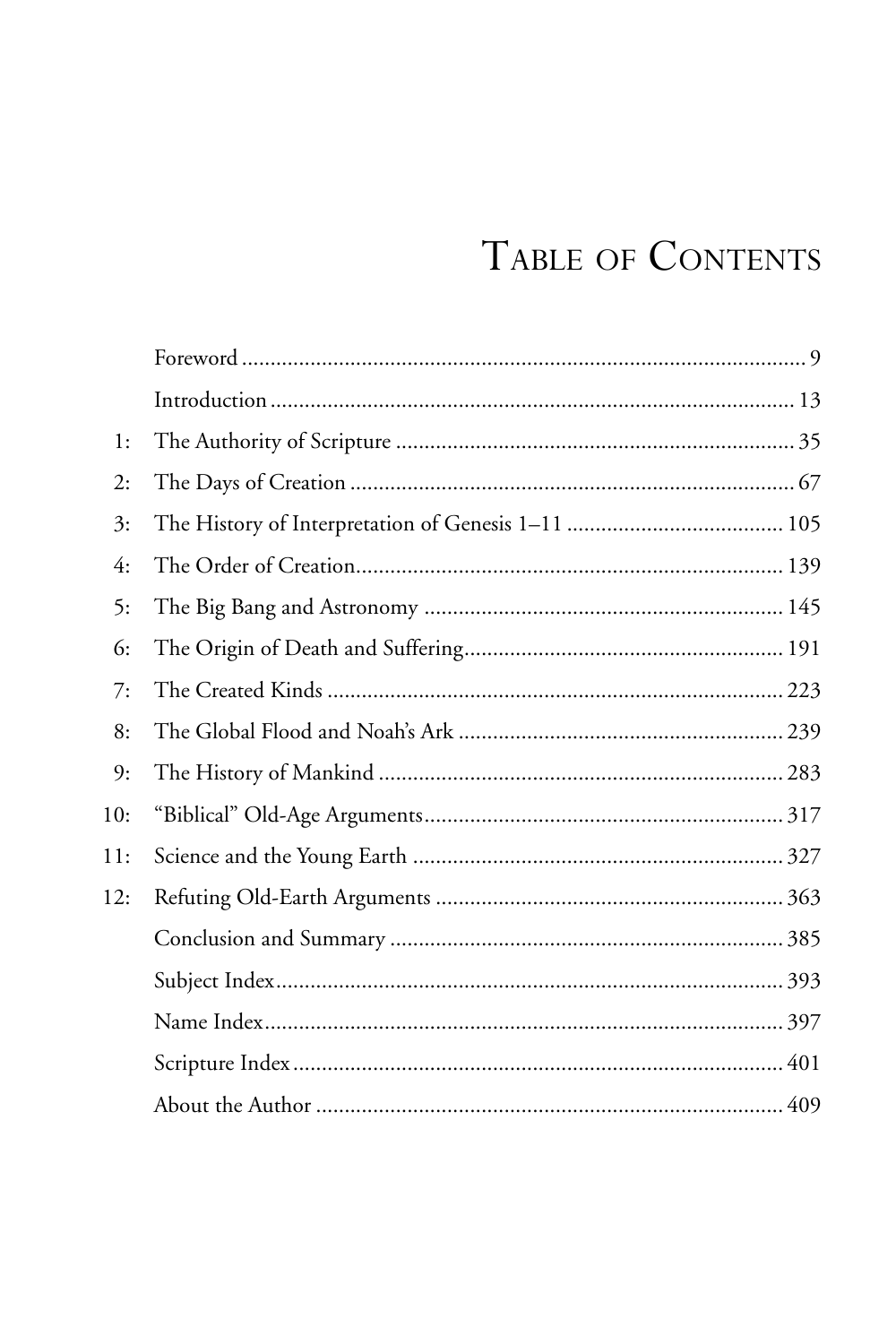# CHAPTER 1

# THE AUTHORITY OF SCRIPTURE

#### **Chapter Overview**

The main difference between Hugh Ross and young-earth creationists such as *Creation Ministries International* is our different authority. CMI believes that the 66 books of the Bible, because it is God's written Word, should be the basis for our thinking in every area on which it touches, including science. The Bible is *propositional revelation*, that is, it uses words to reveal true propositions, or facts about things. Therefore, it can be interpreted according to the rules of grammar and historical context. And because God wrote the Bible to instruct man, starting with the original readers, its propositions would be understandable.

Although many evangelical old-earth believers admit that Scripture seems to *teach* 24-hour days (and a recent creation and global Flood), they do not *believe* it because of "science". Ross explicitly states that "nature" is a 67<sup>th</sup> book of Scripture. However, nature does not contain propositional revelation, but instead the data must be *interpreted according to a framework*. Ross, in practice, uses long-age interpretations of nature to reinterpret the written Word of God. This also entails that readers of Scripture before the rise of modern science would not have been able to understand what they read.

#### **The Sufficiency of Scripture**

The Reformers proclaimed the biblical doctrine of *Sola Scriptura* (Scripture alone). This doctrine says that Scripture is inerrant, authoritative, and sufficient as a guide in matters of doctrine and morality for Christians. Thus, for salvation, no one is obliged to believe anything which is neither taught explicitly by Scripture nor logically deducible from Scripture. Although it is not his intention, the thrust of Hugh Ross's teachings in general is a denial of this vital doctrine.

It is fallacious to limit scriptural authority to only those portions deemed to be about "faith and practice*".* Doctrine is inextricably linked to history and science, so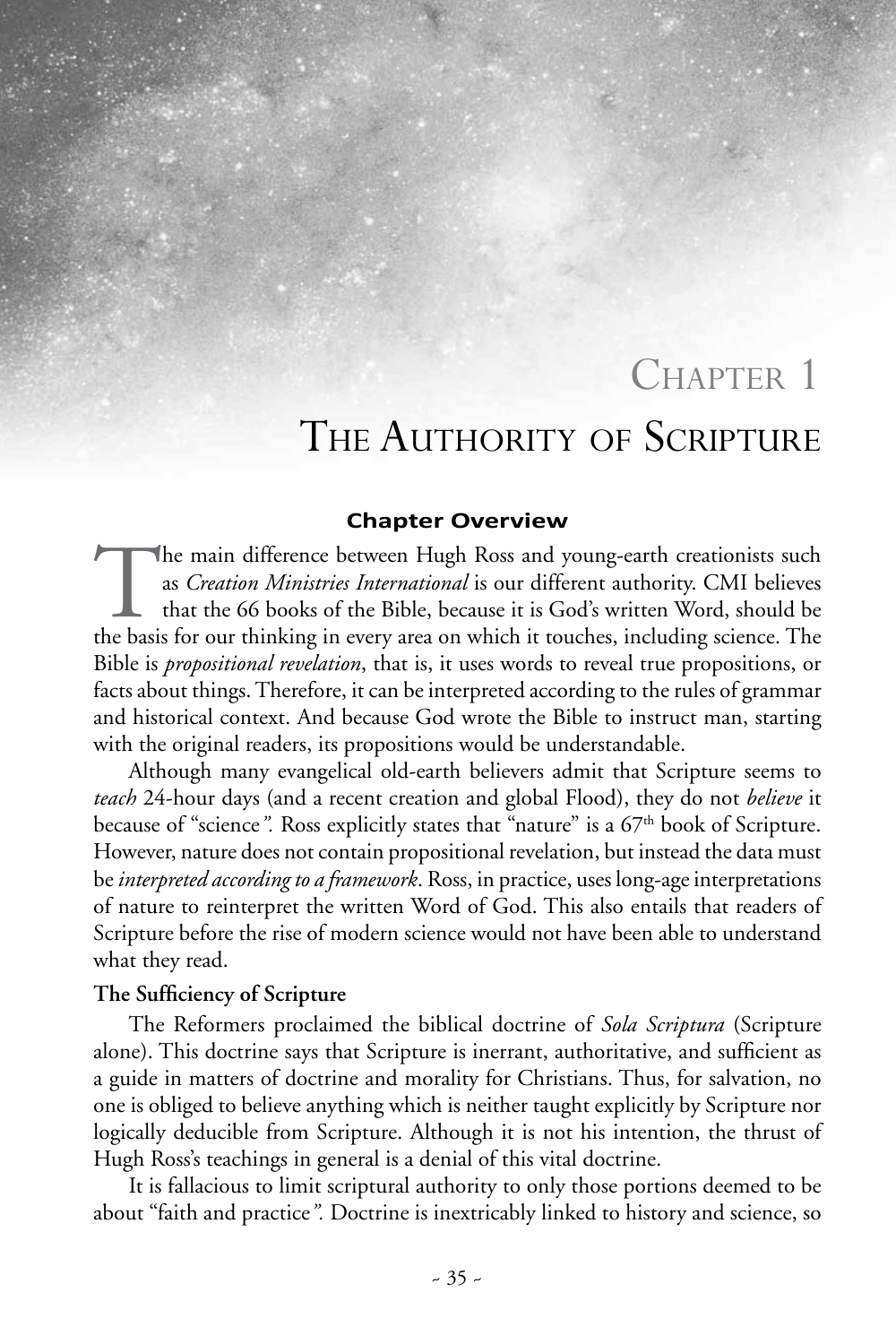that whatever Scripture affirms on historical or scientific matters is also true. For example, the key doctrine of the Resurrection is linked to the historical fact that Jesus' body had vacated the tomb on the third day. This also impinges on science, because naturalistic scientists assert that it is impossible for dead men to rise. And the meaning of Jesus' death and resurrection is tied to the historical accuracy of the event recorded in Genesis (1 Cor. 15:21–22).

Jesus told Nicodemus (John 3:12):

I have spoken to you of earthly things and you do not believe; how then will you believe if I speak of heavenly things?

If Jesus was wrong about earthly things, such as a recent creation (Mark 10:6 — see chapter 9) and a global Flood (Luke 17:26–27 — see chapter 8), was He also wrong about a heavenly thing like John 3:16? If not, why not? Scripture becomes a restaurant menu, where we choose only the parts that suit us, while we slide down to total unbelief in other passages. Many atheists testify that their rejection of the Bible and Christianity started with compromises on Genesis (see chapter 6).

*Sola Scriptura* is based on what Paul wrote in 2 Timothy 3:15–17:

… and how from infancy you have known the holy Scriptures, which are able to make you wise for salvation through faith in Christ Jesus. All Scripture is God-breathed and is useful for teaching, rebuking, correcting, and training in righteousness, so that the man of God may be thoroughly equipped for every good work.

- The Greek word for "Scriptures" in verse 15 is γράμματα *(grammata)*, and must refer to the OT alone, as these were the only Scriptures Timothy would have known from his childhood.
- In verse 16, the word is  $\gamma \rho \alpha \phi \eta$  (*graph* $\bar{e}$ *)*, which would include the OT plus all the NT written by then (AD 63), i.e., probably all the NT except 2 Peter, Hebrews, Jude, and John's writings. As Paul's writings were divinely inspired, Paul's words would apply even to the latter books not yet written.
- "God-breathed" is indeed a correct translation by the NIV of the Greek word θεόπνευστος *(theopneustos)*. If Scripture is "God-breathed" and God cannot err, it logically follows that Scripture as originally written cannot err.
- Scripture is able to make a man "wise unto salvation" and "thoroughly furnished unto all good works*".* This implies that Scripture contains all the doctrine and moral law we need.
- 1 Timothy 5:18 cites both Deuteronomy 25:4 and Luke 10:7 as *graphē*; that is, both the Old and New Testaments. This again shows that the NT was already regarded as Scripture even in apostolic times. And Peter affirms that Paul's writings were also Scripture in 2 Peter 3:15–16.

We can also see from the Apostles how important Scripture was: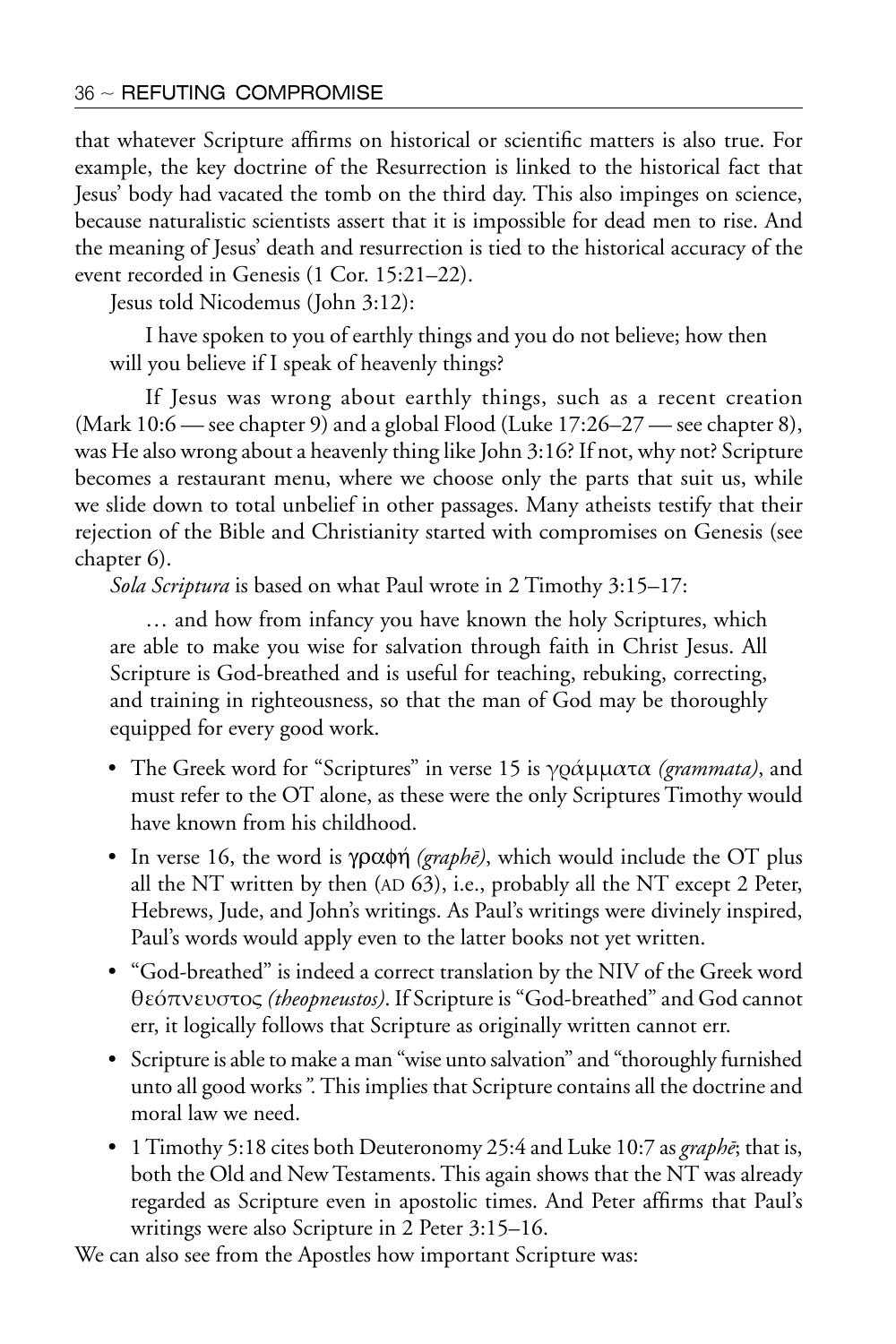The brethren immediately sent Paul and Silas away by night to Berea; and when they arrived they went into the Jewish synagogue. Now these Jews were more noble than those in Thessalonica, for they received the word with all eagerness, examining the scriptures daily to see if these things were so (Acts 17:10–11).

Luke commends these Jews as a positive example for his Christian readers because they subjected even Paul's teaching to the test of Scripture. So Christians today should follow that Berean example and test the teachings of any church or person by Scripture.

I would also agree with *The Chicago Statement on Biblical Inerrancy*, 1 a doctrinal statement Reasons To Believe officially adheres to.

### **Article X**

*WE AFFIRM* that inspiration, strictly speaking, applies only to the autographic text of Scripture, which in the providence of God can be ascertained from available manuscripts with great accuracy. We further affirm that copies and translations of Scripture are the Word of God to the extent that they faithfully represent the original.

*WE DENY* that any essential element of the Christian faith is affected by the absence of the autographs. We further deny that this absence renders the assertion of biblical inerrancy invalid or irrelevant.

#### **The Perspicuity of Scripture**

This word "perspicuity" means that God intended ordinary people (with the help of the Holy Spirit — 1 Corinthians 2:14) to use sound hermeneutical principles to understand the gospel message of Scripture without needing an elite group to interpret it. This follows from the above verses, because the only way the Scriptures can thoroughly equip us is if they are *understandable*. Also, believing fathers were to teach the Scriptures to their children at home (Deut. 6:4–9, Eph. 6:4).

While in Reformation times, the above elite group was the Roman Church Magisterium; nowadays it appears to be "scientists". In other words, the reformers opposed the prevalent church teaching that ordinary people cannot understand Scripture without the guidance of the "infallible" Church of Rome, led by the Pope. Now Ross's claim, in effect, is that ordinary people cannot understand Scripture without the insight of modern interpretations of chronology, astronomy, geology, and biology from scientists (all of whom, like everyone else, are fallible and have

<sup>1.</sup> The *Chicago Statement on Biblical Inerrancy* was produced at an international summit conference of evangelical leaders, held at the Hyatt Regency O'Hare in Chicago in the fall of 1978. The International Council on Biblical Inerrancy sponsored this congress. The Chicago Statement was signed by nearly 300 noted evangelical scholars, including James Boice, Norman L. Geisler, John Gerstner, Carl F.H. Henry, Kenneth Kantzer, Harold Lindsell, John Warwick Montgomery, Roger Nicole, J.I. Packer, Robert Preus, Earl Radmacher, Francis Schaeffer, R.C. Sproul, and John Wenham. The statement with exposition can be found at www.kulikovskyonline.net/hermeneutics/csbe.htm.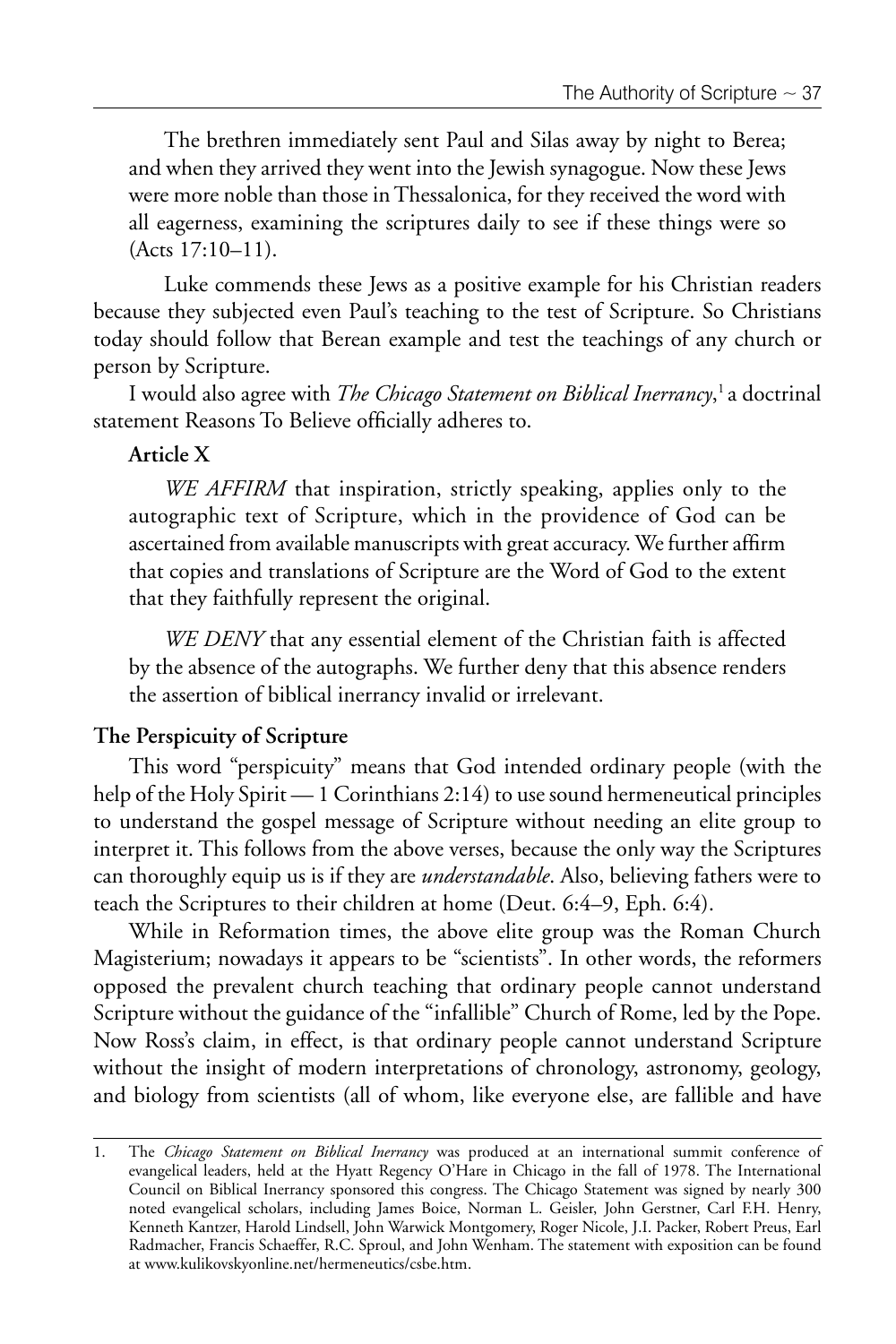biases, and most of whom are extremely hostile to the Bible and the Christian faith). Both these errors put another mediator between God and man (1 Tim. 2:5), and contrast with the practice of the Bereans in Acts 17:11 (see above).

This would also mean that a man like Timothy would have had no way of understanding the meaning of many passages, despite what Paul told him. Timothy was expected to be able to understand them, and, most importantly, so was the original audience. The only exception is prophecies, which were explicitly stated to become fully understandable when fulfilled some time in the future. Otherwise, the true meaning of Scripture is the meaning the original inspired authors intended to convey to their intended audience.

The perspicuity of Scripture means that a good rule of thumb is, "If the plain sense makes sense, we should seek no other sense, lest we create nonsense*".* But it must be used with caution. Too many atheist websites attack the Bible by reading it as an English newspaper, and ignore the metaphor, symbolism, and idioms of the language and culture that the original audience would have understood. The *Chicago Statement on Biblical Inerrancy* states more tightly:

## **Article XIII**

WE AFFIRM the propriety of using inerrancy as a theological term with reference to the complete truthfulness of Scripture.

WE DENY that it is proper to evaluate Scripture according to standards of truth and error that are alien to its usage or purpose. We further deny that inerrancy is negated by biblical phenomena such as a lack of modern technical precision, irregularities of grammar or spelling, observational descriptions of nature, the reporting of falsehoods, the use of hyperbole and round numbers, the topical arrangement of material, variant selections of material in parallel accounts, or the use of free citations.

Another document, the *Chicago Statement on Biblical Hermeneutics* says,

### **Article XV**

WE AFFIRM the necessity of interpreting the Bible according to its literal, or normal, sense. The literal sense is the grammatical-historical sense. That is, the meaning which the writer expressed. Interpretation according to the literal sense will take account of all figures of speech and literary forms found in the text.

WE DENY the legitimacy of any approach to Scripture that attributes to it meaning which the literal sense does not support.

#### *Analogia Scripturae*

An important aspect of *Sola Scriptura* is the principle that Scripture interprets Scripture. The *Chicago Statement on Biblical Hermeneutics* states: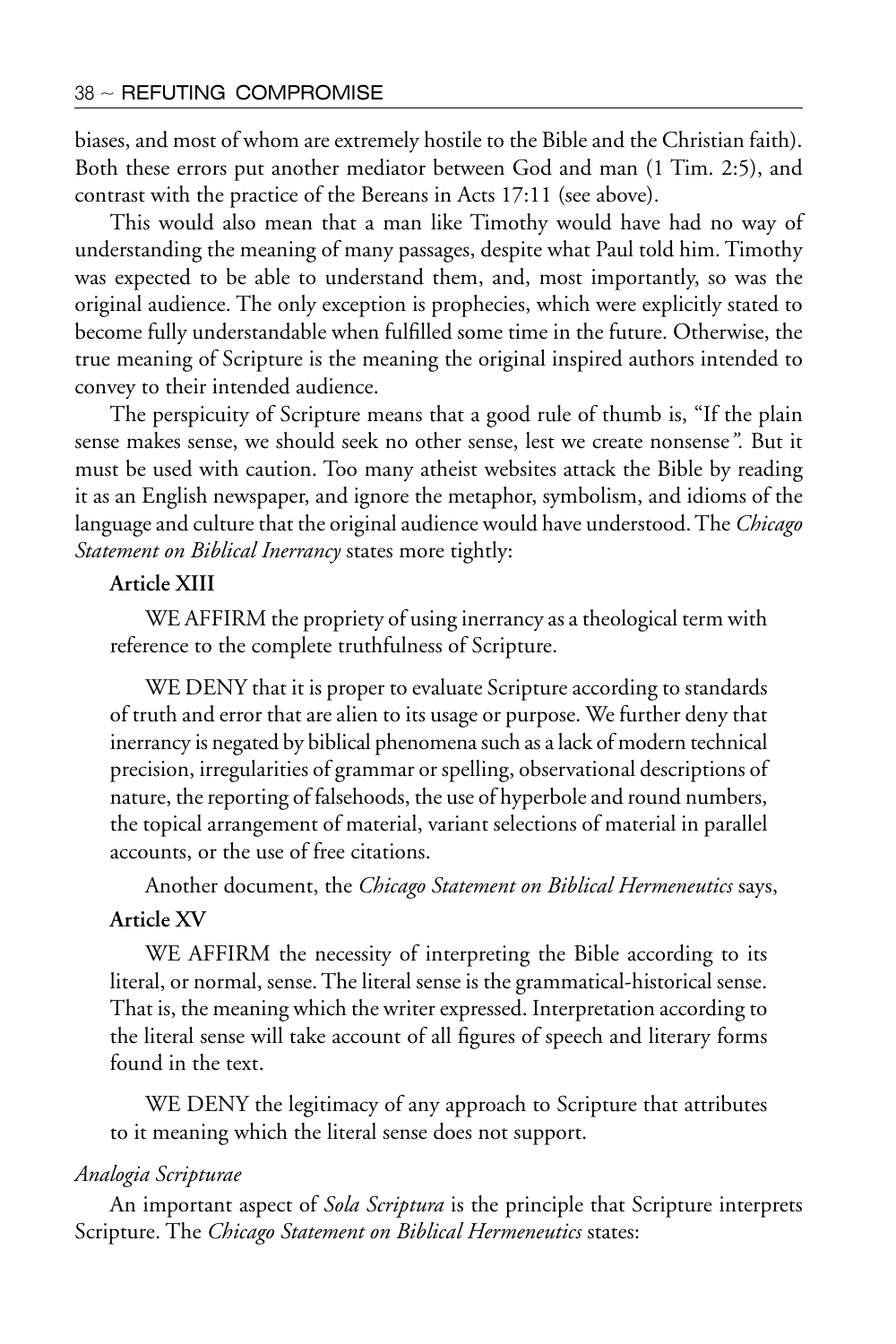## **Article XVII**

WE AFFIRM the unity, harmony, and consistency of Scripture and declare that it is its own best interpreter.

WE DENY that Scripture may be interpreted in such a way as to suggest that one passage corrects or militates against another. We deny that later writers of Scripture misinterpreted earlier passages of Scripture when quoting from or referring to them.

The perspicuity of Scripture does not mean that all Scripture is equally easy to understand (2 Pet. 3:16). But because Scripture is inerrant and sufficient, if we come to a difficult passage, we should be able to interpret it by referring to a clearer passage, and specific terms should clarify general ones. If we still cannot understand it, we should admit that the fault is in our interpretations and not in the Scriptures!

A large part of this book is devoted to analyzing the chronology of the Genesis creation account by comparison with the rest of Scripture.

### *The "Timothy Test"*

Dr Russell Humphreys proposed a helpful rule derived from the above Scriptures that should help clarify the perspicuity of Scripture, and avoid those problems.

To make these points [of a plain meaning of Scripture] a little clearer, imagine a Jewish Christian of the first century who understands Greek, Hebrew, and the Scriptures well. Let's call him "Timothy*",* since Paul's protégé was called that. But let's also imagine that this Timothy knows nothing of the advanced scientific knowledge of his day, such as Aristotle's works. All that Timothy knows is from either everyday experience or careful study of Scripture, which Paul says is sufficient for wisdom (2 Tim. 3:15). Now if Scripture really is straightforward and sufficient, then the meaning Timothy derives from the words is probably the meaning that God intended for everybody to get. $2$ 

(Ross supporter Perry Phillips<sup>3</sup> criticized this test by alleging that sometimes the plain meaning could mislead. But both Humphreys<sup>4</sup> and I<sup>5</sup> responded by pointing out that Phillips had misunderstood the Timothy Test, and had instead set up a straw man. Phillips ignored that this "Timothy" had a good understanding of the biblical language and culture.)

This is a simplified way of pointing out that the NT was written in what anthropologists call a "high-context" society. That is, its members "presume a

<sup>2.</sup> D. Russell Humphreys, *Starlight and Time: Solving the Puzzle of Distant Starlight in a Young Universe* (Green Forest, AR: Master Books, 1994) p. 57. PDF and zipped-PDF files are available at www.trueorigin.org/ca\_rh\_03.asp.

<sup>3.</sup> P.G. Phillips, "D. Russell Humphreys' Cosmology and the 'Timothy Test,'" *J. Creation* **11**(2):189–194, 1997. PDF and zipped-PDF files are available at www.trueorigin.org/ca\_rh\_03.asp.

<sup>4.</sup> D.R. Humphreys, "Timothy Tests Theistic Evolutionism*", J. Creation* **11**(2):199–201 (1997). PDF and zipped-PDF files are available at www.trueorigin.org/ca\_rh\_03.asp.

<sup>5.</sup> J.D. Sarfati, "D. Russell Humphreys' Cosmology and the 'Timothy Test': A Reply*", J. Creation* **11**(2):95–198 (1997).